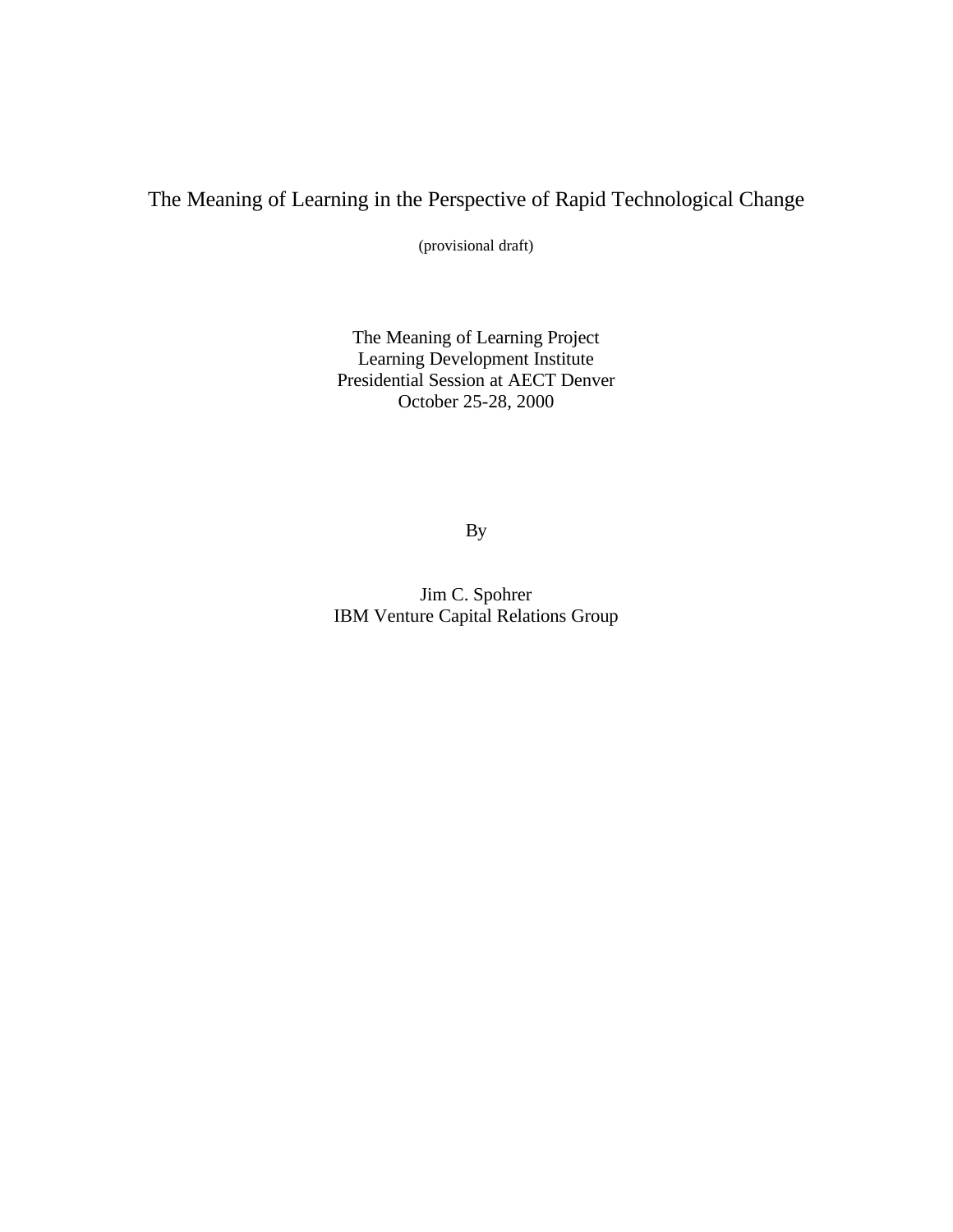# **The Meaning of Learning in the Perspective of Rapid Technological Change**

## **Content, Community, Context and the Meaning of Learning**

My own research has gone through three phases as I've worked to understand the meaning of learning. The first phase dealt with the creation of learning content or "educational objects" that were created by easy to use authoring tools (e.g., http://www.stagecast.com/). For example, a pendulum simulation can be created with an authoring tool that allows students to run simple experiments to determine the relationship between the length of the string and the period of the pendulum. The second phase dealt with creating on-line communities that allowed stakeholders in the "educational object economy" to share and improve content rather than creating it from scratch every time. For example, the EOE (e.g.,  $\frac{http://www.eoe.org/}{http://www.eoe.org/}{and MERLOT}$ ) (e.g., http://merlot.csuchico.edu/) are on-line communities that are directories to large libraries of educational objects that support learning conversations in a learning community. Another value of an EOE type community is that instructors teaching programming could give students assignments to go in and make improvements to educational software in the EOE, thus allowing students' efforts to actually add real value to the world rather than simply be rote exercises that are graded and then thrown away. The third phase dealt with learning in context by proposing a new planetary information infrastructure that could allow "putting information in its place" to support anytime, anywhere mobile learning. For example, WorldBoard (http://www.research.ibm.com. /journal/sj/384/spohrer.html) is a proposal for a planetary augmented reality system that would allow people using hand held devices or heads up displays to look up into the night sky and see the lines connecting stars into the constellations, as well as many other types of information where it would be most useful for learning. The WorldBoard URL describes each of these phases in more detail.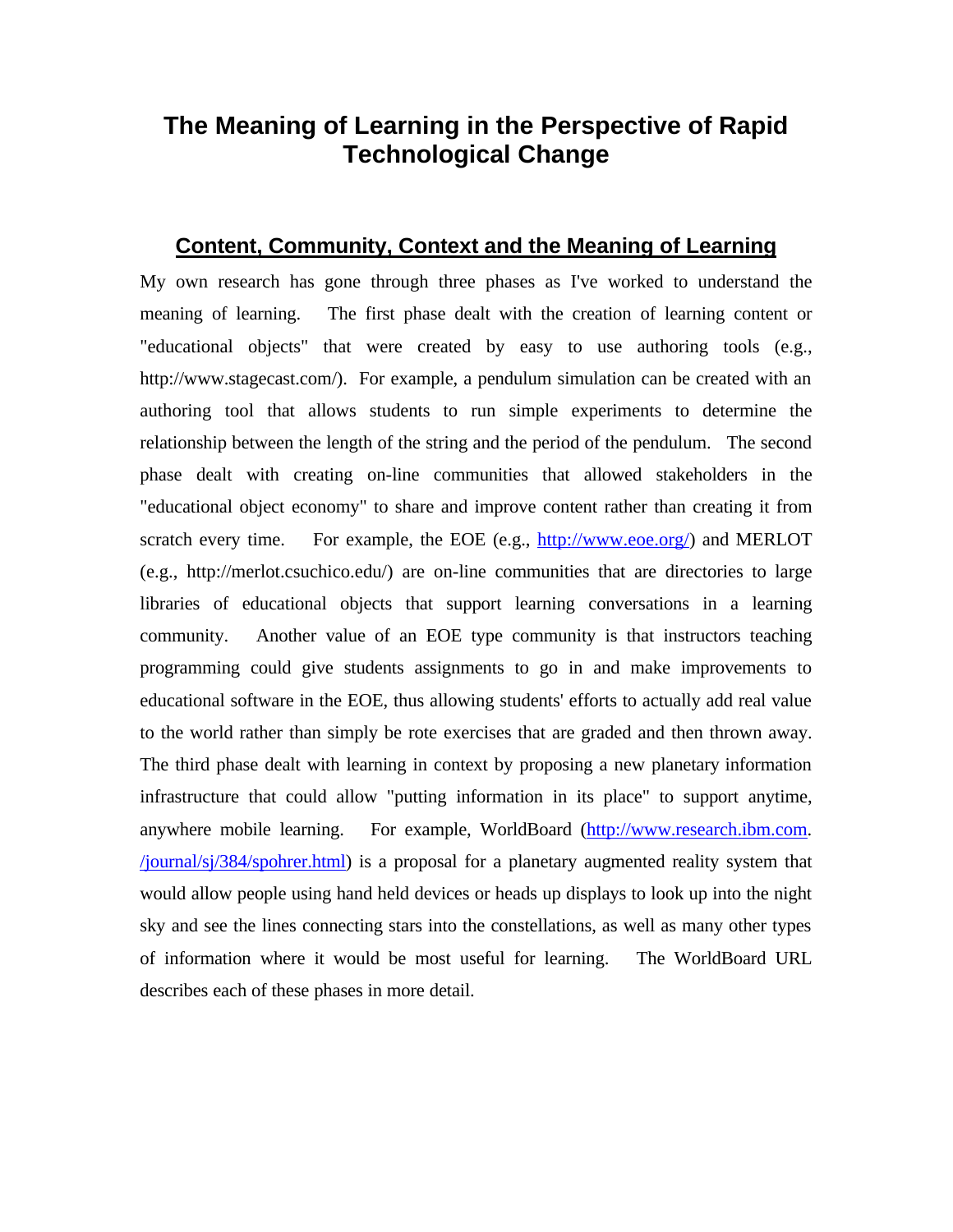#### **What is Happening to the Meaning of Learning**

Earth is home to about six billion people who learn as a natural part of life. We learn because our genes, brains, bodies, and social groups change over time to optimize for survival in a sometimes hostile environment. Hence, we can see how we as people have been changed by natural and social processes over time. We learn because people working together through the ages have co-created cultural environments that support, demand, and value learning. Hence, we can see how we as people have changed the environment over time. We learn because we choose to learn for social acceptance, economic advancement, opportunity expansion, recreational satisfaction, and as a means to satisfying personal goals and life themes we choose to pursue. Fundamentally, learning is about change. Changes to ourselves and changes to our environment. Our generation has further optimized our technological systems and social systems thus accelerating our abilities to change ourselves and our environment extremely rapidly relative to our life span and on a global scale. To get a sense for the rate of acceleration consider this – in 1995, less than \$10 billion was invested by VC's in start-up companies in the US, but in 1999, this amount is approaching \$100 billion. A factor of ten increase in funding of new ventures in only five years has occurred. Indeed, Silicon Valley accounts for 25% of all venture investment in the US and is a hotbed of change.

In the remainder of this paper we will primarily focus on learning as a conscious mental process that requires focused effort and results in new competencies that are manifest as measurable improvements in performance on specific tasks. This is a very narrow definition of learning but lies at the core of what most people think of when they talk about learning in schools, learning on the job, or learning by doing. Learning of course can also be an unconscious mental process that seems to take very little mental effort, and may merely result in changes in behavior rather than measurable improvements. However, no learning occurs when there is no mental process and no change in possible behaviors under specified circumstances. If there are no biochemical changes that occur, then learning has not occurred. Often successful learning requires both biological changes in a person, but also changes in the environment that the person operates in. In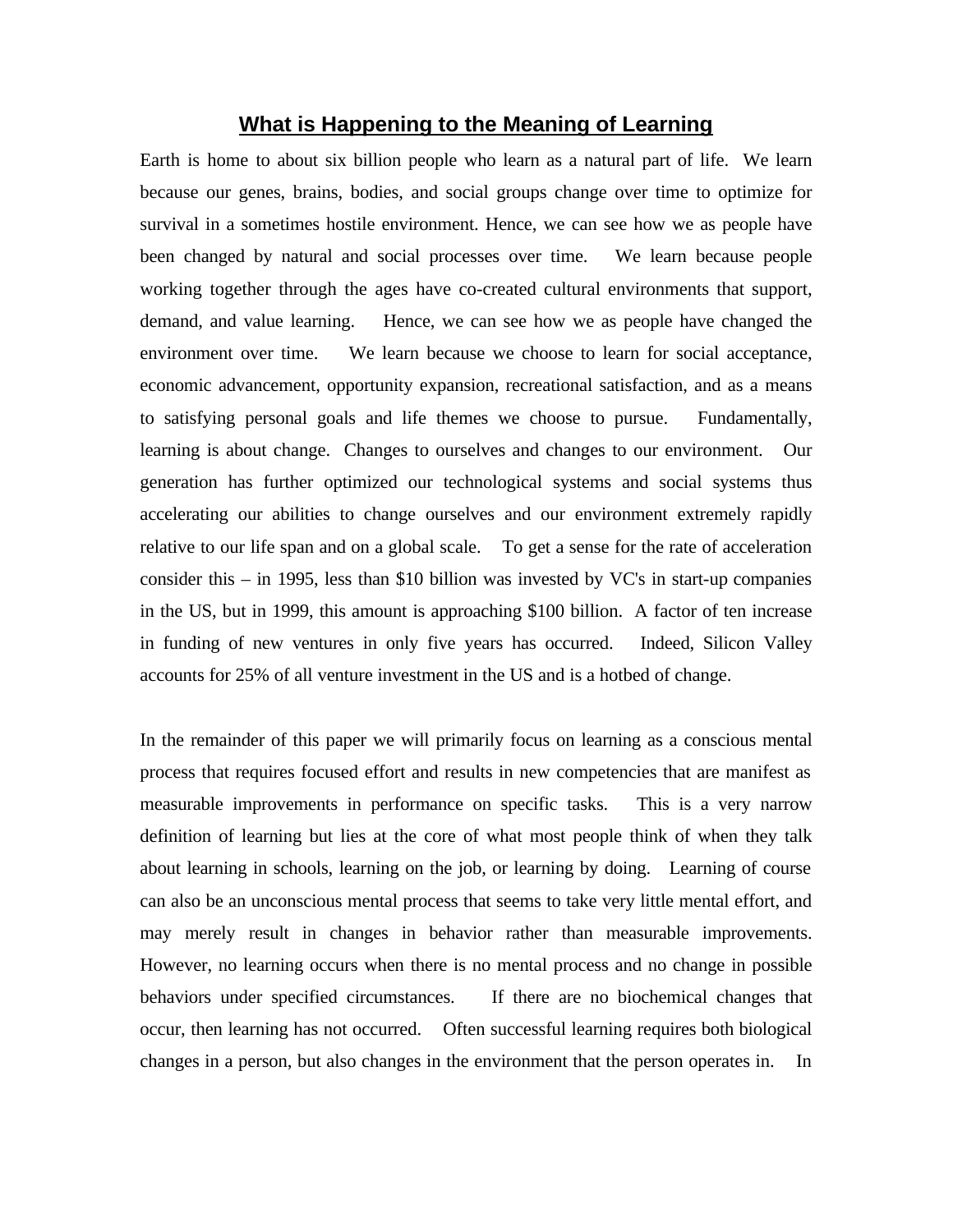fact, learning is often triggered by changes in the environment. Learning typically involves both internal and external changes.

#### **Technology and the Meaning of Learning**

It is not surprising that at this time of rapid change we choose to ask the question "What is the meaning of learning?" By the middle of this century we may well be asking "What is the meaning of being human?" as our grandchildren develop the capabilities to create new intelligent species of biological, digital, and hybrid life-forms. By 2010 alone, mobile phones will be able to store a terabyte or a million megabytes of digital information in their memories. A terabyte is enough storage to record all the audio in someone's life, with room to spare for key visual images along the way. By 2010, wireless bandwidth will allow mobile phones to display real-time video images and lasers will allow for the projection of the images onto any wall or flat surface. By 2020, the processor in a mobile phone will execute almost as many instructions per second as the number of neural firings in the human brain. By 2020, we will have devices that can sequence any individual's genome in hours compared to the years it would take today. We may be enhancing biological processes with wearable or implantable artificial organs that are connected to the internet and providing us with the equivalent of our own personalized pharmacy for dispensing everything from pain killers to sleeping aids, Our ability to augment our biological and mental processes with information technology will only increase the rate of change, further changing what we think the meaning of learning is except in the most general terms. Learning to set responsible goals and learning to use technology wisely to achieve those goals will both continue to be important metalearning skills. Without an ability to see the future, we will have to take chances and gamble on the outcomes of our actions. Insurance today as in the past is when multiple threads of culture run in parallel – failure of one thread is a lesson to the other threads.

## **Knowledge and the Meaning of Learning**

Changes in the knowledge state of a person or changes in the "knowledge" state of the environment are usually only deemed to be learning if human performance improves on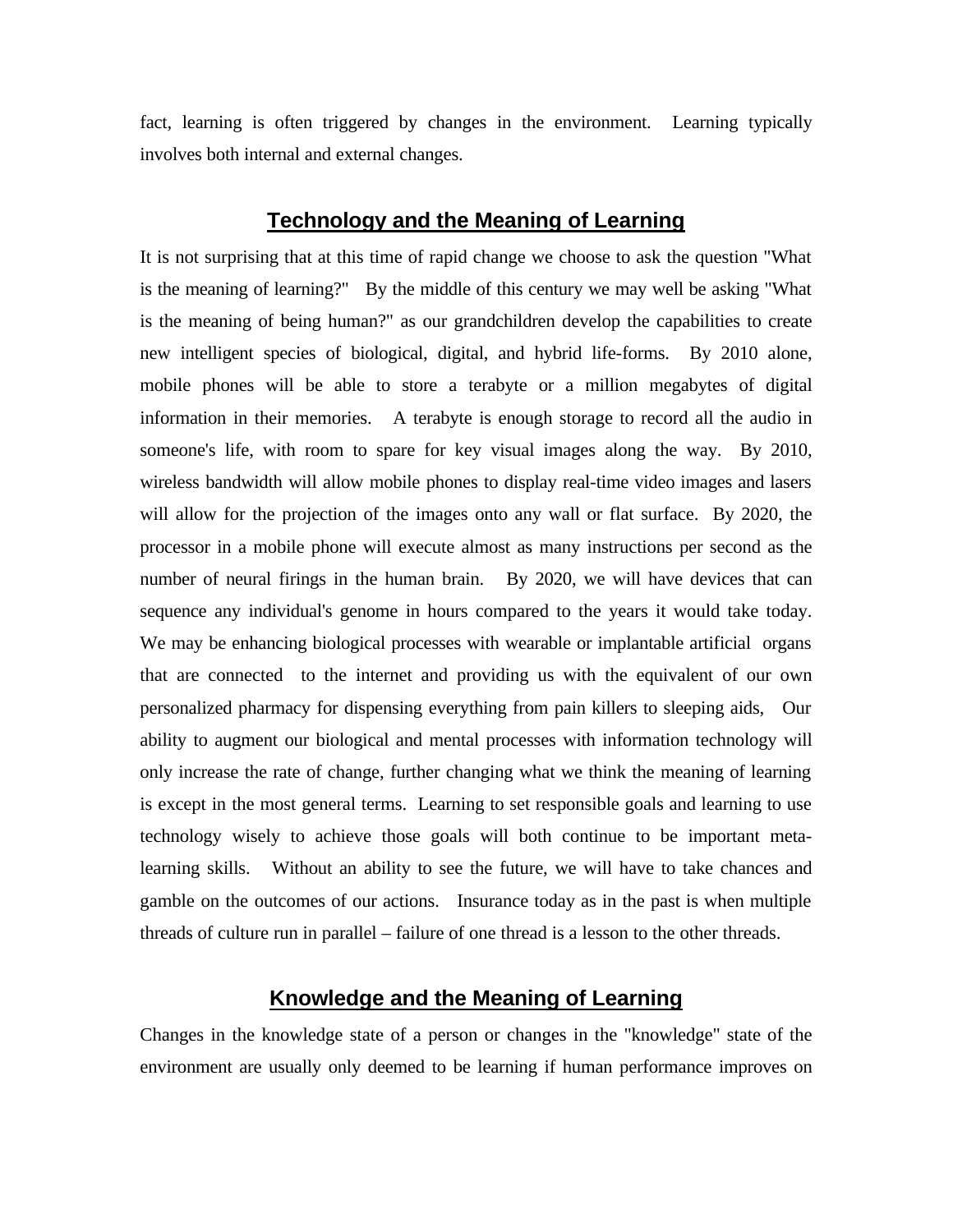some task. When we think about changes in the knowledge state of a person, three possibilities are possible:

1. Remind & Remediate: The knowledge has existed in the person's brain before, but been forgotten or made inaccessible. In this case, the person must be reminded of what they once knew or be remediated (lots of practice) to allow the person to again perform a task competently.

2. Receive & Reconstruct: The knowledge has existed in someone else's head, but never in the particular person's head. In this case, the person must receive the information (training is doing this receiving as fast as possible) or reconstruct the information (education is learning to flexibly reconstruct knowledge either by following the ways others obtained the knowledge or obtaining the knowledge in novel ways).

3. Research & Reflect: The knowledge has never existed in any human's brain, and so the learner must discover it on their own. Often times this may require the learner to research questions and find their own answers. Often, the learner must "reflect" in order to create the question that research will eventually answer. Asking the right questions then becomes the highest level of learning meta-skill to be developed.

Similarly, there are three possibilities for knowledge in the environment – it has existed in the learner's environment before, it has existed in someone else's environment before but not the learner's, or the knowledge has never existed in any environment before.

Again, rapid change has an impact. Knowledge that led to superior performance in the past, may actually lead to inferior performance in the future. We all know people who were successful in their day and age, but have developed beliefs and perspectives that are maladapted when the world changes too much. We can refer to the half-life of knowledge – knowledge is only valuable for particular limited periods of time, and then is useless or counter productive.